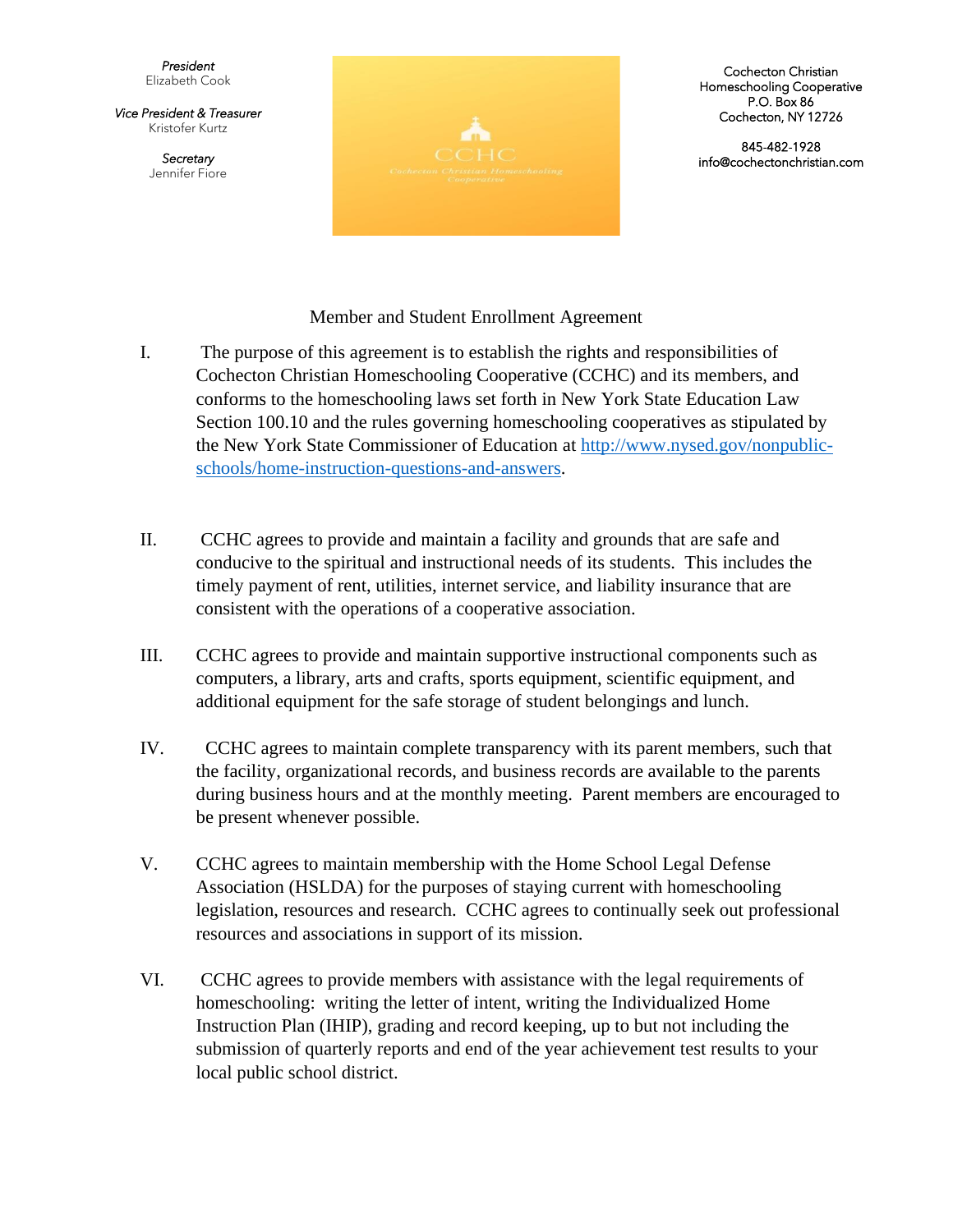*President*  Elizabeth Cook

*Vice President & Treasurer* Kristofer Kurtz

> *Secretary* Jennifer Fiore



Cochecton Christian Homeschooling Cooperative P.O. Box 86 Cochecton, NY 12726

845-482-1928 info@cochectonchristian.com

- VII. You agree that you have read, understood, and will abide by the policies and rules set forth in the CCHC Parent / Student Handbook.
- VIII. You agree to purchase the required textbooks and standardized year end achievement tests for your student. You agree to purchase a musical instrument and related instructional materials, should you wish. It is understood that CCHC will seek donations of musical instruments and related instructional materials to assist.
- IX. You agree that you are responsible for the timely submission of quarterly reports and the final achievement test scores of your student to your local public school district, as stipulated under New York State Education Law Section 100.10.
- X. You represent to CCHC the following\*. Please check one:

 $\Box$  We are currently members or regular attendees of a Christian church. Please indicate which church: \_\_\_\_\_\_\_\_\_\_\_\_\_\_\_\_\_\_\_\_\_\_\_\_\_\_\_\_\_\_\_\_\_\_\_\_\_\_\_\_\_\_\_\_\_\_\_\_\_\_\_

 $\Box$  We are not currently members or regular attendees of a Christian church, and seek assistance from CCHC to locate one.

 $\Box$  We are not currently members of a Christian church, and are not pursuing membership with a church at this time.

\* Although highly encouraged, membership at a Christian church is not required. Your church affiliation is requested for the purposes of fellowship with our cooperative and for community outreach.